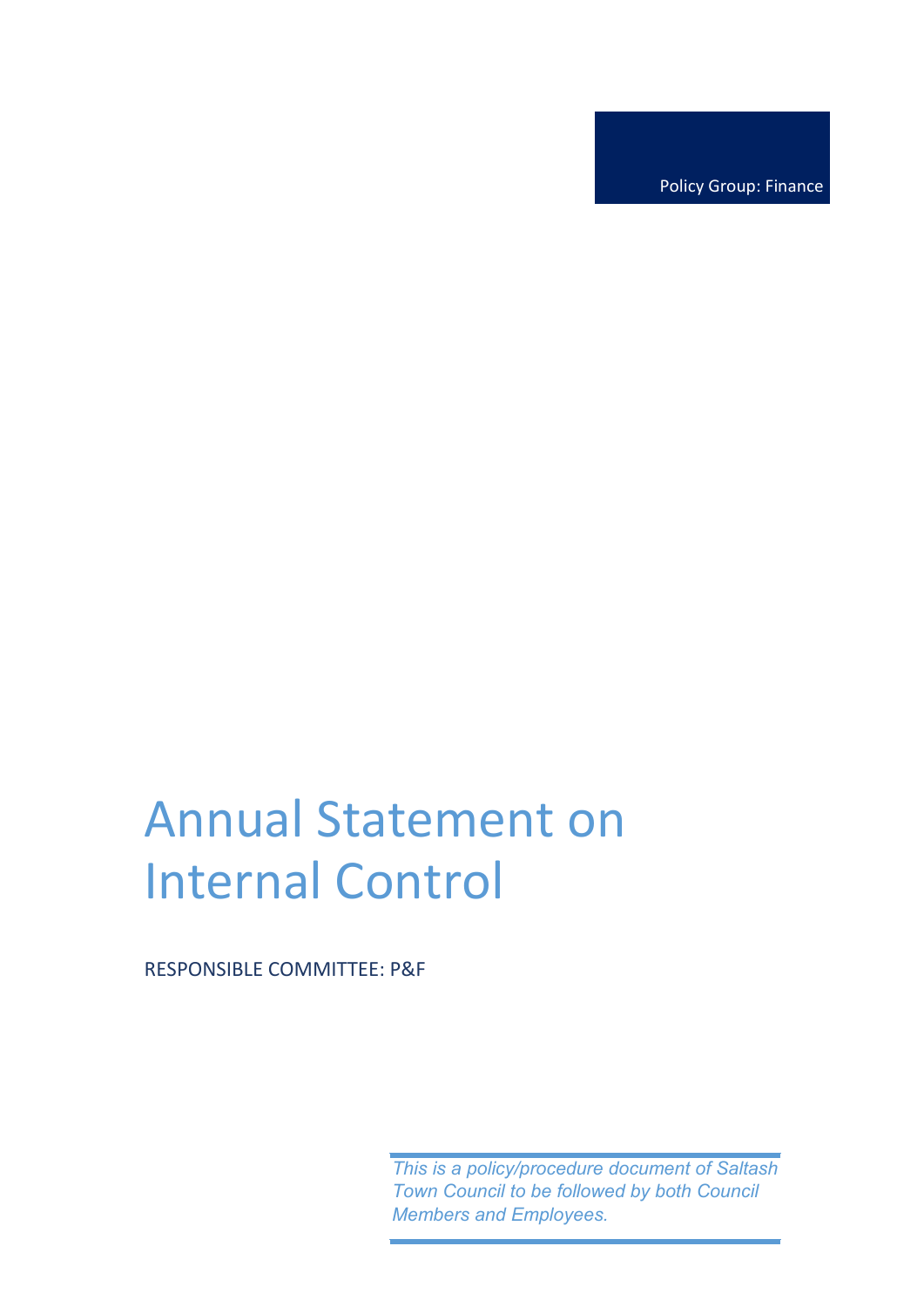| <b>Current Document Status</b>       |               |                    |               |  |
|--------------------------------------|---------------|--------------------|---------------|--|
| <b>Version</b>                       | 2022/23       | <b>Approved by</b> | <b>ATM</b>    |  |
| <b>Date</b>                          | February 2022 | <b>Date</b>        | 05.05.2022    |  |
| <b>Responsible</b><br><b>Officer</b> | <b>RFO</b>    | Minute no.         | 54/22/23f(ii) |  |
| <b>Next review date</b>              | February 2023 |                    |               |  |

| <b>Version History</b> |                |                       |                        |  |
|------------------------|----------------|-----------------------|------------------------|--|
| <b>Date</b>            | <b>Version</b> | <b>Author/Editor</b>  | <b>Notes</b>           |  |
| 17.04.2018             | 2018           | <b>Town Clerk/RFO</b> |                        |  |
| 26.03.2019             | 2019           | <b>Town Clerk/RFO</b> |                        |  |
| February 2020          | 2020/21        | <b>Town Clerk/RFO</b> |                        |  |
| February 2021          | 2021/22        | <b>SE</b>             | Annual review; updated |  |
| February 2022          | 2022-23        | <b>SE</b>             | Annual review          |  |
| May 2022               | 2022-23        | <b>AJT</b>            | Readopted              |  |

## **Document Retention Period** Until superseded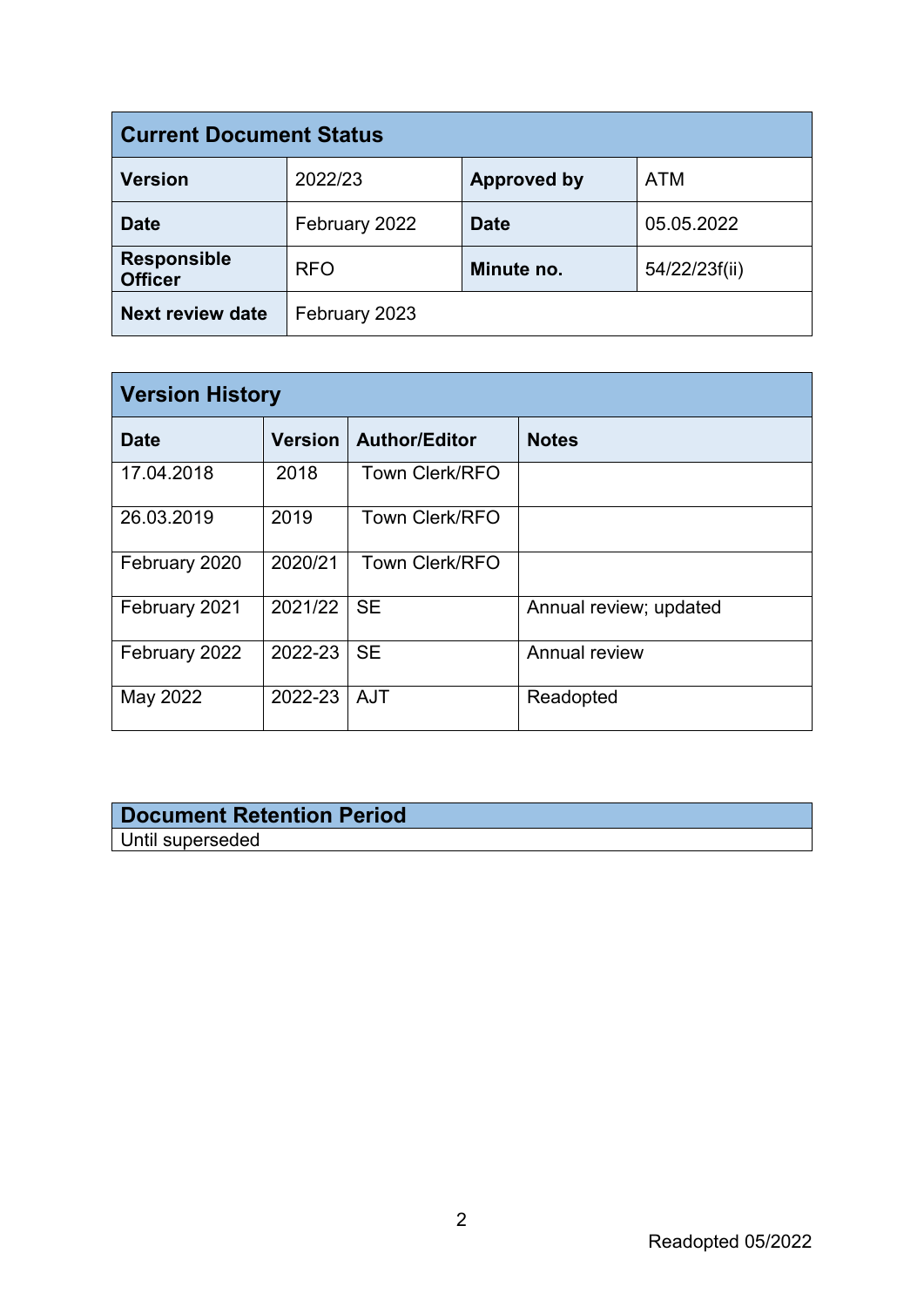# **SALTASH TOWN COUNCIL**

# **ANNUAL STATEMENT ON INTERNAL CONTROL 2022/23**

# **1. Introduction**

Saltash Town Council is responsible for ensuring that the financial management of the Council is adequate and effective and that the Council has a sound system of internal financial control in accordance with legislation and proper practices for the safeguarding of public funds in an economic and efficient manner.

This statement of internal control should be read in conjunction with Saltash Town Council's standing orders and financial regulations. It provides details of the methodology by which the council affords itself protection in the day-to-day operation of its accounting procedures.

## **2. The Purpose of the System of Internal Council**

The council's system of internal council is designed to manage risk to a reasonable level rather than to eliminate all risk of failure. It can therefore only provide reasonable and not an absolute assurance of effectiveness. The system of internal control is based on an ongoing process designed to:

- Identify and prioritise the risks to the achievement of the Town Council's policies, aims and objectives,
- Evaluate the likelihood of those risks being realised, and the impact should they be realised
- Manage them effectively and economically.

The system of internal control accords with the practices set out in the Practitioners Guide 2020.

#### **3. The Internal Control Environment**

Saltash Town Council seeks to ensure that the financial management of the town council is robust and, in particular, that the following management principles are incorporated within the system of internal control:

- Segregation of financial responsibilities
- Compliance with Council Policies including Standing Orders and Financial **Regulations**
- Compliance with budgetary procedure requirements
- Clearly defined budget Setting and capital expenditure guidelines
- Regular monitoring of reserves/balances to be reported to the Chairman and Vice Chairman of Policy and Finance and the Mayor weekly.
- Personal accountability of line managers as budget holders
- Regular reports showing actual expenditure and income against forecasts for reporting on and reviewing financial performance
- Management Supervision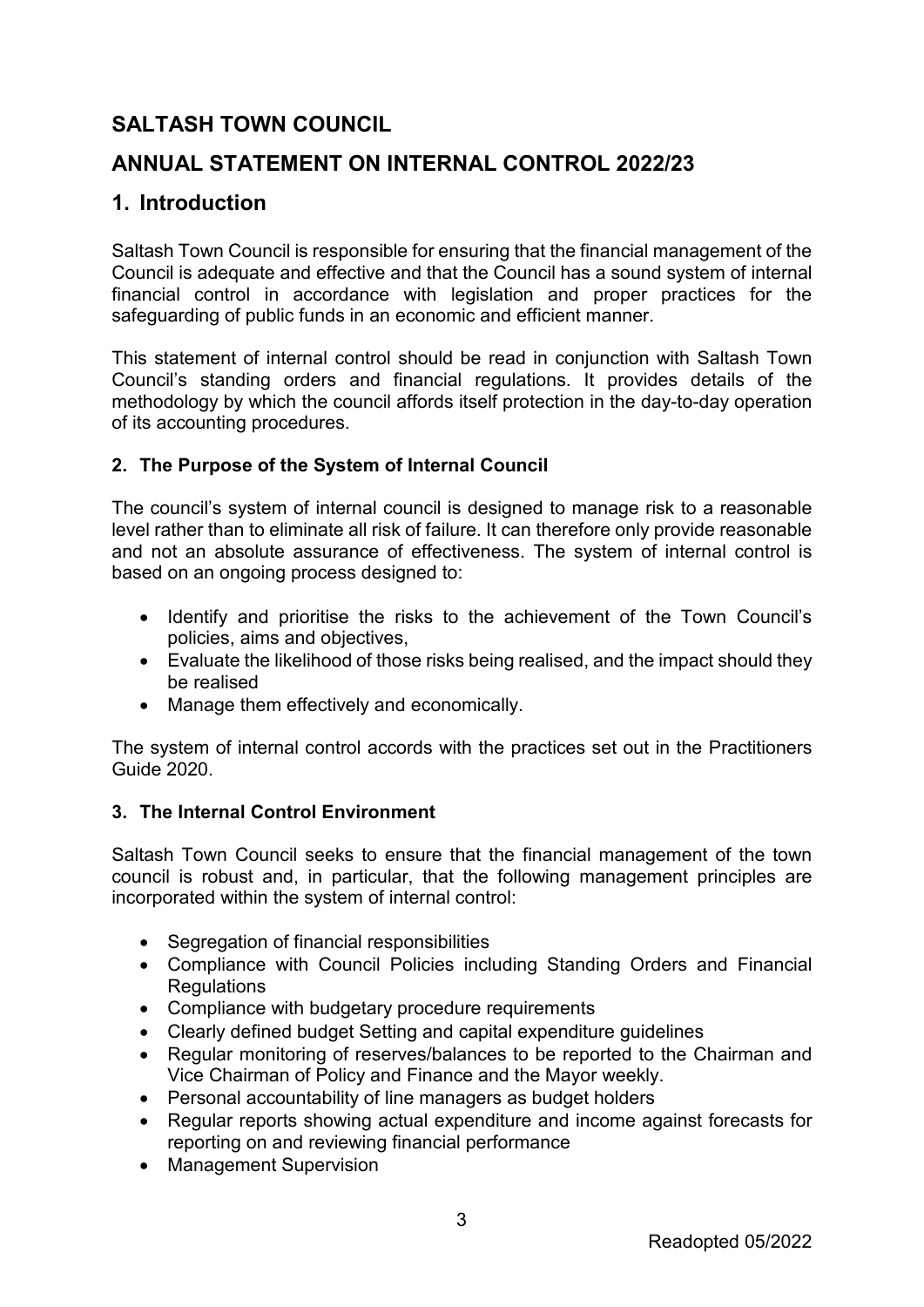- Development and maintenance of systems by managers
- Independent Internal Auditor
- Internal audits by Chair of Policy of Finance of monthly bank statements and purchase ledger payment
- Annual External Audit (Statutory requirement)
- Annual Governance & Accountability Return (AGAR) (Statutory requirement)
- Asset Register which is reviewed by the internal auditor
- Risk Management Strategy Policy
- Sufficient levels of insurance in place.
- Data Protection

#### **4. Review of Effectiveness**

The process agreed by the town council which is applied in maintaining and reviewing the effectiveness of governance arrangement, including the system of internal council includes:

- Internal Audit Reports
- Reporting on any issues relating to value for money, to ensure use of resources in an economical, effective and efficient way.
- Approval through the relevant standing committees of budget plans, the subsequent collation of comments for policy guidance at the Town Council meeting on the setting of the budget and any precept requirements for the following year.
- Responsibility through the Policy and Finance Committee for receiving regular reports on work in progress and to be programmed for the future on internal audit and external audit functions.
- Where any recommendations are made either by the internal or external auditor suggesting improvements to the effectiveness of the systems of governance and internal control, a plan of action will be agreed with the relevant officer within a reasonable period to address weaknesses and to ensure agreed action is undertaken.
- Risk Assessments are undertaken for all areas of the council
- Internal Audits by members are carried out and reported to Full Council and Policy and Finance Committee
- Regular Budget Monitoring is undertaken and the necessary virements are agreed by the relevant committee. Virements from reserves, must be approved by Full Council.
- Insurance is regularly monitored in line with the asset register to ensure sufficient level of cover
- Asset Register is maintained at all times.

#### **Monthly Checks**

The Town Clerk and Chairman of Policy and Finance Committee checks the original bank statements against the figures shown in the monthly reconciliation print out created in Xero and this is reported to Full Council and Policy and Finance Committee.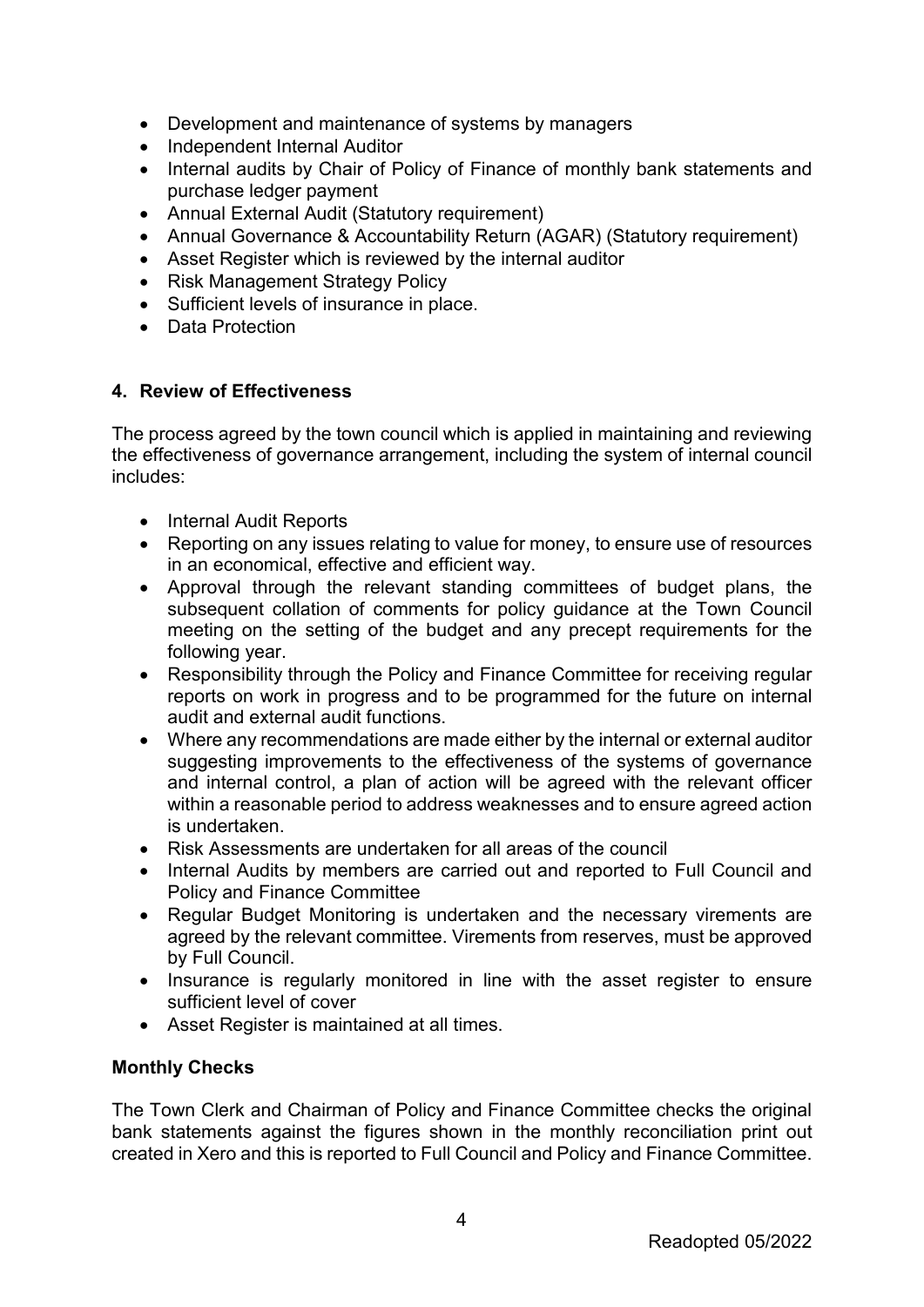All invoices are checked by the Chairman of Policy and Finance on a monthly basis that they are in line with the council's financial regulations and reported to Full Council and Policy and Finance Committee.

#### **5. Internal and External Audit**

The council appoints an Internal Auditor in accordance with its financial regulations and is responsible for ensuring that the person appointed meets the competency and independence requirements. For the financial years 2021/22 to 2023/24 this is Hudson Accounting Limited.

The external auditor is independently appointed and currently PKF Littlejohn LLP. The External Auditor examines the Annual Governance and Accountability Return (AGAR) and any other documents specifically requested.

Saltash Town Council is required to review at least annually the effectiveness of its system of financial control. The review of the effectiveness of the system of internal control is informed by the work of the internal auditors and the management of the Council who have responsibility for the development and maintenance of the internal control environment, and also by comments made by the external auditors in their annual letter and other reports.

#### **6. Risk management**

The Council is responsible for:

- Establishing and monitoring the achievement of its objectives.
- The facilitation of policy and decision-making.
- Ensuring compliance with established policies, procedures, laws and regulations.
- The Council has overall responsibility for the management of risk.
- The Council all committees, the Town Clerk and staff all contribute to the identification and management of risk. Any identified weaknesses in this area are addressed and actioned by the Council.

Key staff are trained in health and safety, fire and general risk management and appropriate risk assessments are used to regularise these processes.

- Through its standing orders, financial regulations and delegated authority to the Town Clerk the Council has put in place a scheme of delegation, selfaudit mechanisms and controls to ensure that best value and financial probity are achieved.
- All committees of the Council receive regular and up to date reports on financial activities under their direction.
- Performance is regularly monitored against financial and operational budgets.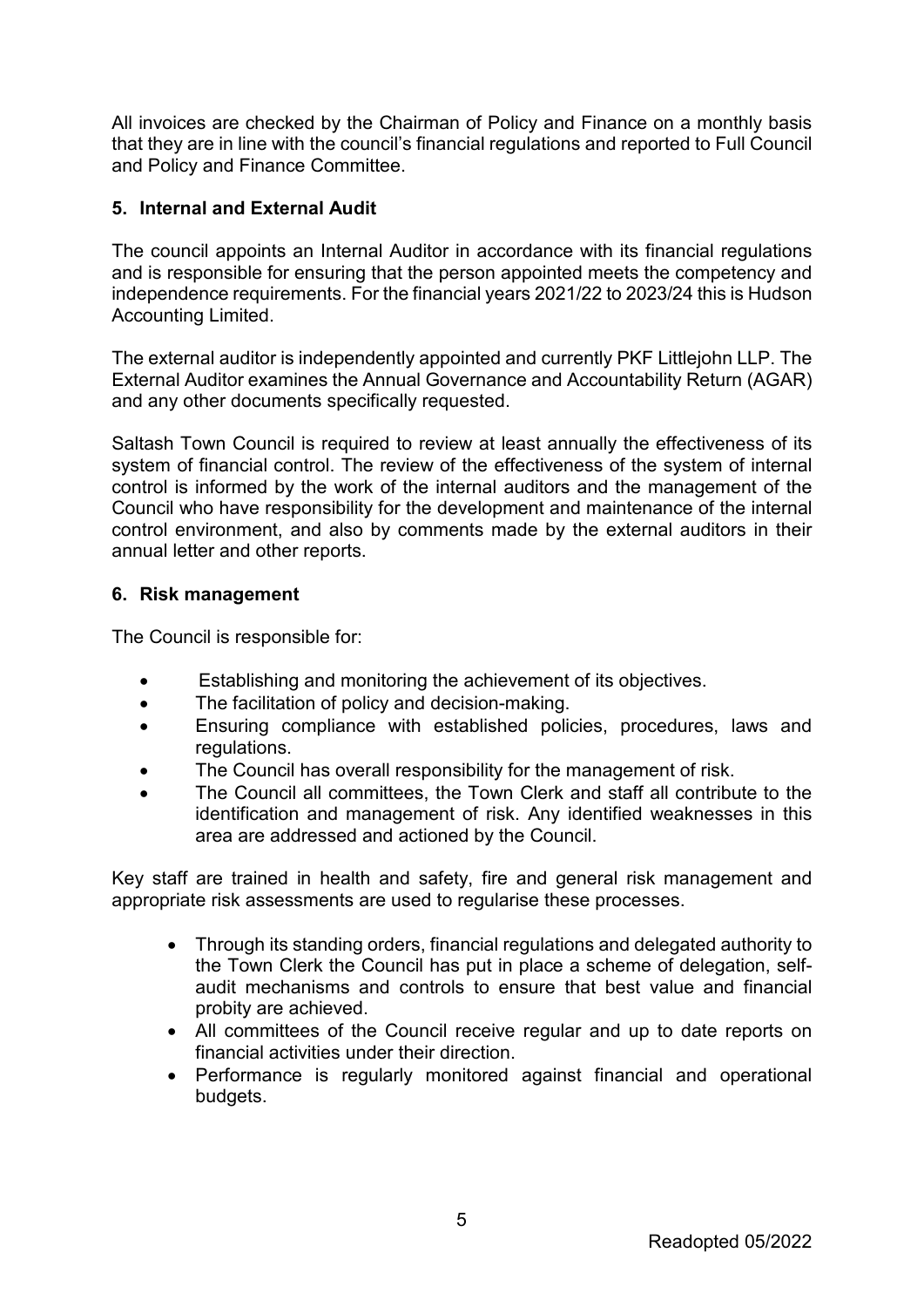## **7. Accounting Records and Reports to Council**

The Policy and Finance Committee has delegated responsibility for monitoring effectiveness by regular internal audit reports on systems, reports from the Town Clerk/ RFO and Finance Officer and matters raised by external auditors and from other retained professional advisers. It receives and considers such reports promptly and agrees appropriate action to address identified weaknesses.

Subject to any restrictions imposed by the Council the Responsible Financial Officer is required to determine:

- accounting records including the form of accounts and supporting accounting records;
- accounting control systems:
- ensuring that determined systems are adhered to, comply with proper practice and are up to date.

The Responsible Financial Officer is required by statute to:

- ensure that the records are kept in such a way as to enable the financial statements and related notes to be prepared;
- ensure that entries on a day-by-day basis record all money received and expended;
- record the assets and liabilities of the Authority;
- record separately income and expenditure relating to any claim for contribution, grant or subsidy from the government, a body funded by government or a community institution.

The system determined by the Responsible Financial Officer is as required by statute:

- to record transactions as soon as practicable;
- to put in place measures for the prevention and detection of inaccuracy and fraud;
- to put in place measures for the reconstitution of data if records are lost;
- to identify the duties of individual officers and the segregation of duties achieved for significant transactions;
- to only allow the write off of uncollectible amounts including bad debts with the Responsible Financial Officer's evidenced approval;
- to ensure appropriate measures to manage risk.

A system of internal financial control cannot be expected to completely eliminate the possibility of inaccuracy or fraud. In this Council due to the small number of staff and in common with other small organisations it is not possible to achieve full segregation of duties. However wherever possible division of financial responsibility has been introduced to promote best practice.

To compensate for this weakness all payments are approved, and cheques and other payment methods are checked and signed by two Councillors, the Town Clerk/RFO and FO.